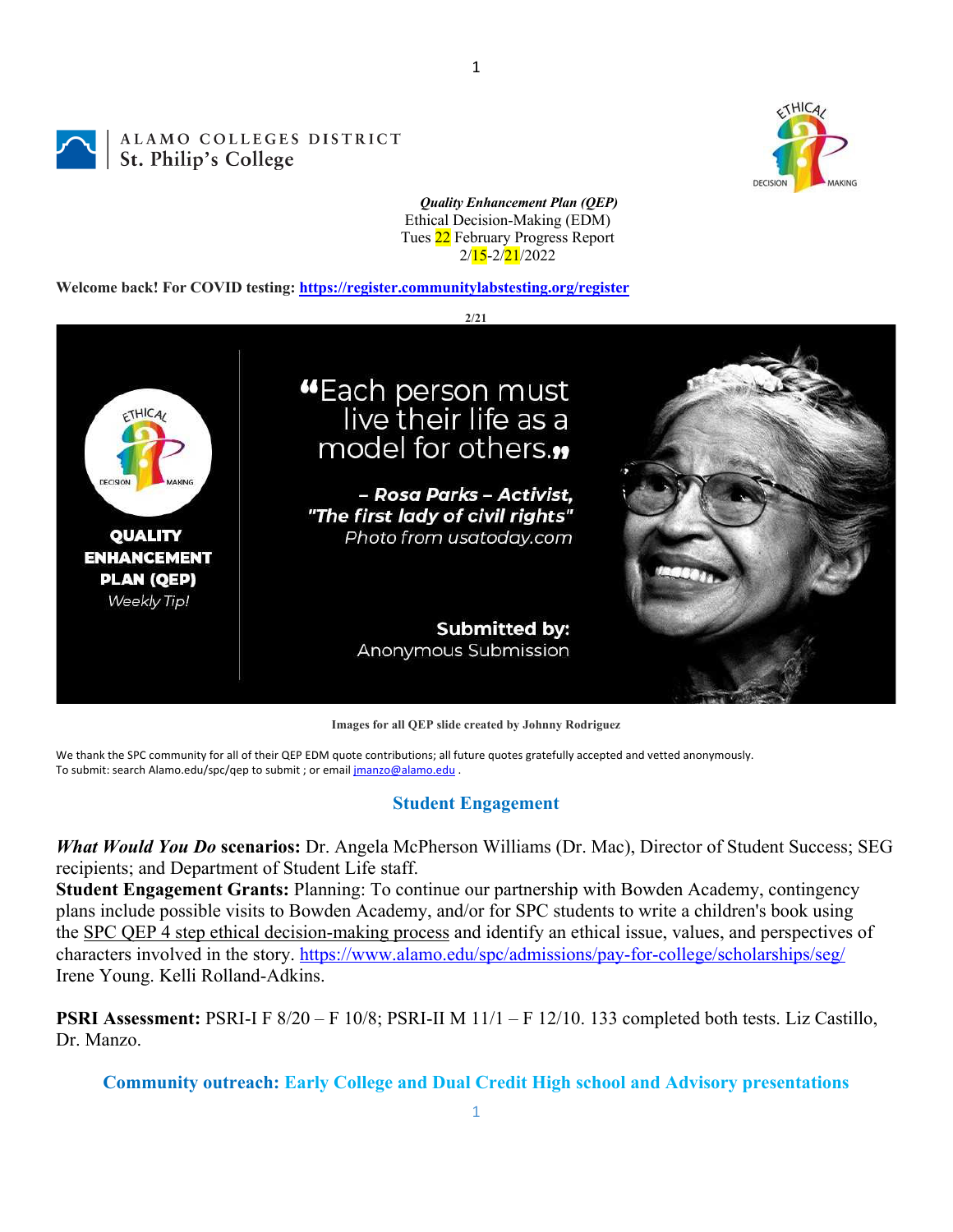**Online orientation:** https://www.loom.com/share/0ee25d0055a24b7ca781b4b700b13b01 **(8:44). 1,787 viewings.** Liz Castillo.

**Health Information Technology Advisory:** Thursday 17 February 2 pm. 12 participants. Beatriz Avila, Program Director; Patricia Lamson, Clinical Coordinator. Dr. Manzo. **Occupational Therapy Assistant Advisory:** Tuesday 22 February 5:30 pm. 12 participants. Dr. Manzo.

# **Additional updates**

## **QEP/Personal Responsibility iSLO Artifact assessment**

Calibration training/review for faculty assessors: Thursday, 3 February  $1:30 - 4$  pm. Assessment Day: Friday, 4 February 8:30 – 5 pm, 39 faculty assessors participated, along with department chairs and A&S dean. 39 assessors; 808 artifacts; 407 assessments. Shanna Bradford.

## **Assessments of Faculty Training and Community Outreach**

**Faculty training events survey:** https://survey.alamo.edu/Survey.aspx?s=439c10d5fbe14e7cafe541f73aba507b **Advisory Board survey:** https://survey.alamo.edu/Survey.aspx?s=6da0af8135f9419f86714b40432e72e0

## **Faculty-Student Best Practices**

**Academic Success Division:** Thursday 24 February, 9 am. **Applied Science & Technology MLK Campus Division:** Friday 18 February, 9 am. 29 participants. Liz Castillo, Dr. Manzo. **Applied Science & Technology SW Campus Division:** Thursday 17 February, 4 pm. 31 participants. Liz Castillo, Dr. Manzo. **Arts & Sciences Division:** Friday 18 February, 10 am. 84 participants. Liz Castillo, Dr. Manzo. **College Services Division:** tbd **Health Sciences Division:** Thursday 24 March, 2:30 pm. **Presidents Division:** tbd **Student Success Division:** Friday 25 March.

#### **Upcoming 2022 Spring quotes: Diversity, equity, inclusion**

27 January designated by the *United Nations General Assembly* as International Holocaust Remembrance Day, which is the anniversary of the liberation of Auschwitz-Birkenau https://www.ushmm.org/remember/international-holocaust-remembrance-day February: https://www.africanamericanhistorymonth.gov/ March: https://womenshistorymonth.gov/

April: Financial Literacy Month https://www.mymoney.gov/Pages/default.aspx ; https://www.mow.uscourts.gov/sites/mow/files/Natl\_Financial\_Literacy\_MO.pdf 4/28/22 In Hebrew, Holocaust Remembrance Day is called Yom Hashoah, and corresponds to the 27<sup>th</sup> day of Nisan,